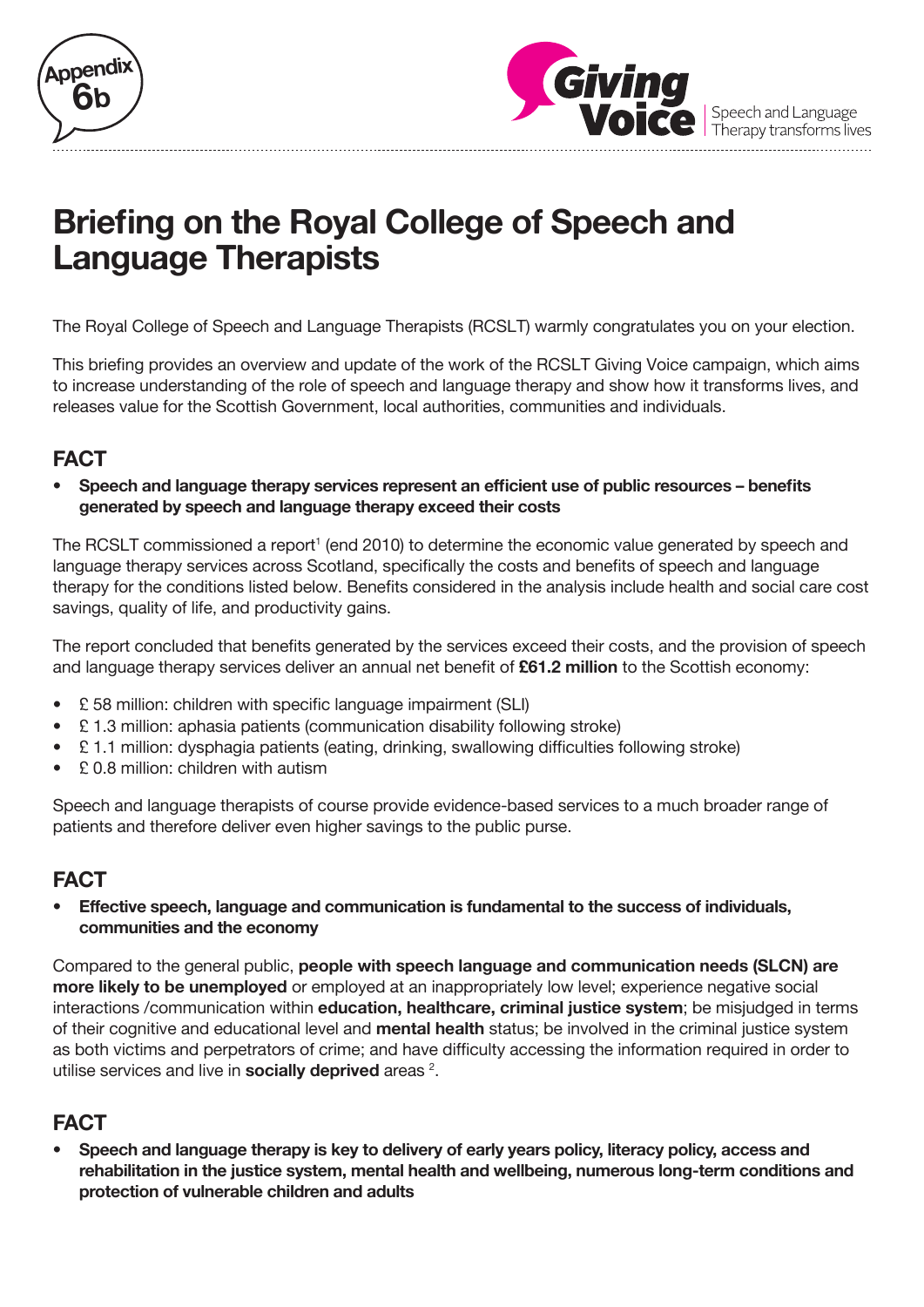



SLCN are the most common difficulties children have. On average 6% of children have such difficulties – rising to 50% of children entering school from deprived communities<sup>3</sup>.

Speech, language and communication are essential underlying pre-literacy skills. Without these skills, people cannot as easily access the education required to develop literacy<sup>4</sup>.

60% of young offenders have significant SLCN – creating significant barriers to accessing fair justice and to many rehabilitation programmes – including literacy programmes<sup>5</sup>.

85% of people attending mental health acute care settings have SLCN, either as a result of their mental illness or as an underlying cause of their mental illness<sup>6</sup>.

SLCN and/or eating, drinking and swallowing difficulties are commonly experienced by people who had a stroke (approx. 30%), with learning difficulties (80%), autistic spectrum disorder (100%), head and neck cancer, Parkinson's disease (100%), dementia and Alzheimer's disease (100%), to list a few<sup>7</sup>.

Adults (and potentially children) with SLCN are at high risk of harm because of lack of capacity to recognise and / or report harm verbally or in writing<sup>8</sup>.

## **FACT**

**• Speech and language therapy services have experienced cuts since 2009 and face significant threats from both NHS efficiency savings and local authority cuts for the foreseeable future**

2009, 2010 and 2011 data gathered from NHS Boards across Scotland shows that SLT budgets are being cut year on year by health boards and local authorities with predictable impacts on speech and language therapy staff numbers and service quality. Even although speech and language therapy leaders are proactively innovating and redesigning services waiting times and lists for intervention continue to grow and speech and language therapy need in mental health services and the justice system is rarely met.

## **The Giving Voice campaign objectives**

**The Giving Voice campaign aims to highlight the value and impact of quality speech and language therapy services in order to:** 

- **1. Maintain access to quality speech and language therapy services for children, young people and adults with long term conditions as much as possible within current financial constraints.**
- **2. Secure a comprehensive demonstration of speech, language and communication support service in partnership with Scotland's criminal justice agencies.**

The objectives of the Giving Voice campaign have widespread benefits across policy areas, including:

- **• Public finance**
- **• Health and wellbeing**
- **• Children and young people**
- **• Life-long learning (literacy)**
- **• Justice**
- **• Equality and human rights for people with disabilities**